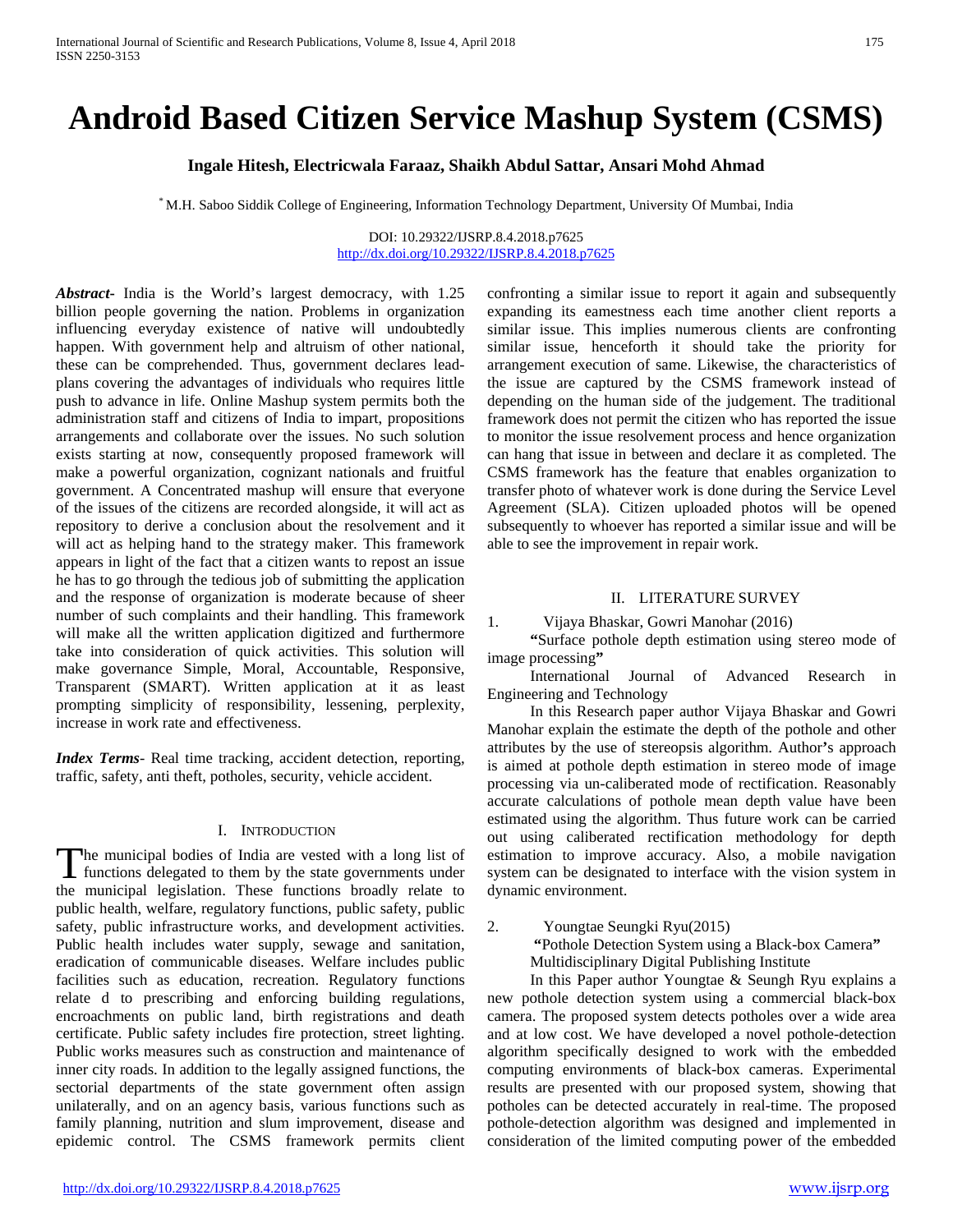systems in black-box cameras. The experimental results demonstrate that the proposed algorithm can correctly remove various types of similar objects, such as patches, manholes, shade, and moving vehicles. By doing so, pothole regions can be detected correctly. The overall sensitivity and precision reached 71% and 88%, respectively. Thus, the algorithm is considerably robust to similar objects. In some cases, however, the proposed system failed to detect potholes that were especially bright or flat.

### 3. Li , J. Gong

 **"**Mashup: a new way of providing web mapping/gis services**"**

 International Society for Photogrammetry and Remote Sensing

 In this paper author S. Li and J. Gong explains current development in mashup technologies, such as Google Map, Yahoo! Map, and MapQuest in the context of map mashups, and presents a classification of map mashups. Both technical and social issues related to the map mashup development and uses are discussed, with examples of case study mashups. The results demonstrate that map mashup has great potential to improve and facilitate the rapid development of the future web mapping/GIS services, such as participatory GIS and e-government services. However, issues related to data ownership, privacy protection, and some limitations inherent to the current mashup technologies need to be solved before its wider adoption.

### III. IMPLEMENTATION

### **Classifying the image into 2 categories(pothole/garbage):**

 Most popular machine learning library is Google. A library is a collection of precompiled routines that a program can use. The routines, sometimes called modules, are stored in the object Format. Libraries are particularly useful for storing frequently used routines because you do not need to explicitly link them to every program that use them. For example, in our case routine is detecting a particular feature of an image such that the machine will be able to tell which category it belongs to. For achieving this we are executing a particular workflow again and again and hence instead of writing as separate module each time we import this library in our lines of code. Every single product nowadays uses machine learning in one way or another. It may be image search, image captioning, translation, recommendation, etc. In short, where theres a large chunk of data involved machine learning can be very helpful. For example a Japanese cucumber farmer used machine learning to classify if cucumber he produces was one of the nine species. Image classifier using machine learning involves following stages :

- 1. Setup a library
- 2. Get training data and feed it to library
- 3. Classify

 Now while getting the training data depending upon the situation one might not find training data with same parameters for example, in our case we are training the machine to identify whether provided image is pothole or garbage, the training data involves is images of garbage and pothole. Now theres no way possible that in all the images machine finds equal light intensity or similar angle and heading or size of the pothole since these images can be clicked at different times of the day or with different geological headings and size or shape of two pothole are never the same. Here we use neural network. They are essential a black-box that construct features that construct that we otherwise have to handcraft and the abstract features they produce are so generalized that they account for variables. Following is the architecture of how CNN works suppose it has been fed an image, it does Convolution and Pooling. Convolutional: Convolutional layers apply convolution operation to the input, passing the result to the next layer. Convolution emulates the response of an individual neuron to visual stimuli. Each convolutional neuron process data only for its respective field. Although fully connected feed forward neural network can be used to learn features as well as classify data, it is not practical to apply this architecture to images. A very high number of neurons would be necessary, even in a shallow (opposite of deep) architecture, due to the very large input sizes associated with images, where each pixel is a relevant variable. For instance, a fully connected layer for a (small) image of size 100x100 has 10000 weights. The convolution operation brings a solution to this problem as it reduces the number of free parameters, allowing the network to be deeper with favour parameters, for instance, regardless of image size, tiling regions of size 5x5, each with the same shared weights, requires only 25 learnable parameters. In this way, it resolves the vanishing or exploding gradients problem in training traditional multilayer neutral networks with many layers by using back propagation.

 Pooling: Convolutional networks may include local or global pooling layers which combine the outputs of neuron clusters at one layer in to a single neuron in the next layer. For example, max pooling uses the maximum value for each of the clusters of neurons at the prior layer. Another example is average pooling which uses the average value from each cluster of neurons at the prior layer. An examples of this structure is shown in figure 2 where the CNN extracts features of Sara**'**s face and stores it. The only problem is if we want to train CNN ourselves for our private category we need lot of time and lot of computing power both which we don**'**t have hence we use a pertains CNN model provided by Google called Inception. Inception was trained by Google on 100k images across 1000 categories pothole not being one of them hence we need to apply a process called Transfer leaning, it means applying the learning from previous learning session to a new training session.



**Fig. 1**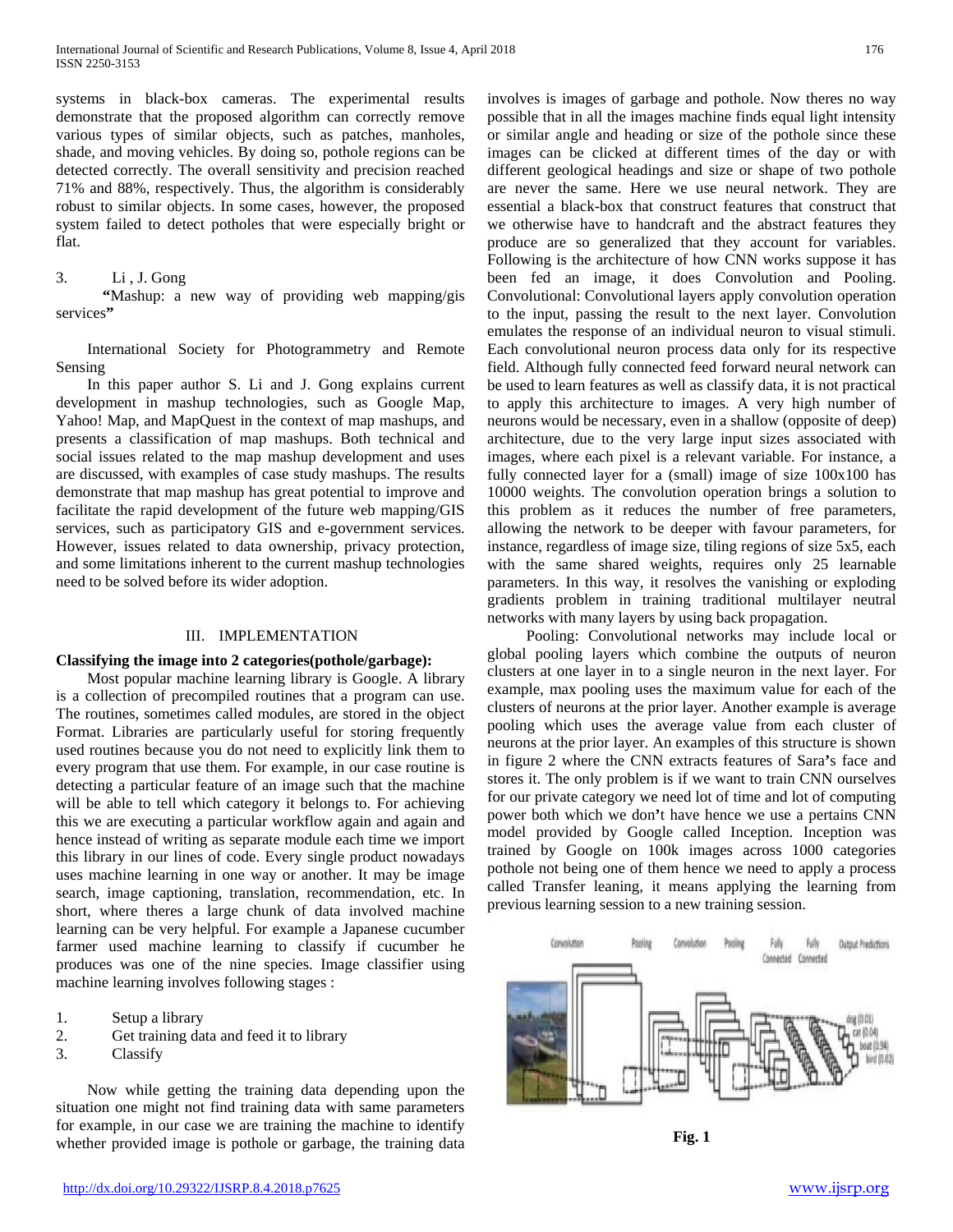International Journal of Scientific and Research Publications, Volume 8, Issue 4, April 2018 177 ISSN 2250-3153



### **Fig. 2**

### IV. EXISTING SYSTEM

 There are different approaches to report the issue, some of them are conventional, such as filing an RTI written application, technical method as visiting ULB's website and documenting an issue caused in your area and so on. Citizen can go to MCGM portal and then select Complaint from toolbar and then Register a Complaint. After choosing the language Citizen fill form called complaint registration form which includes all the information about the complaint. This will generate a form in the database which will be visible to ULB having following fields,

- 1. Complaint Type
- 2. Complaint Subtype
- 3. PPO number
- 4. Description in brief
- 5. Location Of complaint
- 6. Name of complainant

 The data will be provided by citizen from every corner of the city, maintained in traditional database of ULB. Once the repair work is done the concerned citizen or the citizen who filed a complaint will be notified and he can go and inspect the problem based location once again. These methods for filing an issue may vary for various bureaucracies. The Public Works Department (PWD) reviews the area between two locale and inside those locales, ULB defines the framework to report the problem.

 The **'***Meri Sadak application'* proposed by Government of India comes in the jurisdiction of PWD. *Spothole* is an android based application developed by private organization, exclusively focusing on the metropolitan area; particularly Municipal corporation of Greater Mumbai (MCGM) . The conventional framework including RTI, even if it promises definite results it is not effective since it is time and asset consuming, also this method is exceptionally hard to be comprehend by common citizen without the help of any legal advisor. ULB's website is additionally insufficient since it cannot work as effectively as an android application. Furthermore, it requires every last detail of the complainant to be filled.

# V. DESIGN



**Fig. 3 Block Diagram**

### VI. PROPOSED SYSTEMS

 The CSMS framework will connect the citizen straightforwardly administration association in charge of the foundation consequently there will be immediate contact between the administrative officer and the citizen likewise there won't be any third party involved, for example, lawful counsel or any administrative officer, thus it will spare the assets and time. The CSMS framework gives a 3 stage technique which is easy to be comprehend for the common citizen and effectively report the issue. Whatever work is taken up by the ULB, is accessible for the general population. The concerned national can check the progress of repair work and the clients who have reported the issue will be informed periodically as the time assigned in SLA goes on. The greatest preferred standpoint if this framework is that it will convey an unprejudiced judgment when the time period ends and clients can thoroughly depend on that and there won't be any wrongdoings. In addition to that the CSMS system will have functionality of automatically detecting all the attributes associated with the problem and rate the problem accordingly such that governing body will be able to understand seriousness of the situation prioritize tasks accordingly instead of solving problems, which are not so serious first and solve the serious problems later just because there is lack of proper work scheduling system.

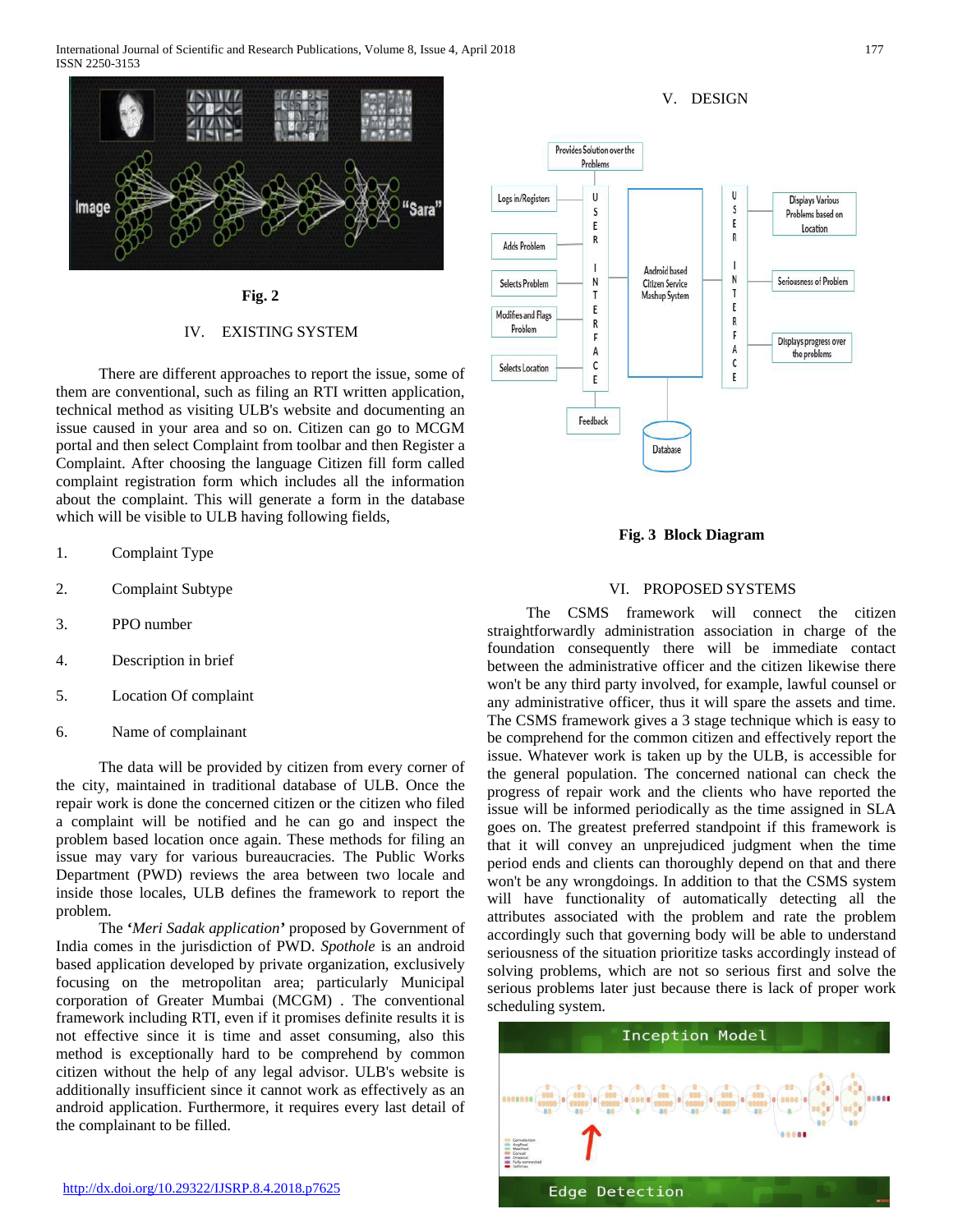

To identify new categories i.e. Pothole and Garbage



### **Comparing Pre and Post image :**

 Comparing two images is a vague task even though they are clicked in the same environment since there are so many objects, attributes etc. involved which when clicked from a different angle (particularly in our case) will appear the same to human eye but treated differently by machine.

 Hence for comparing two images we take one of the properties of it and we go ahead, and for that histogram is used

 A histogram is a graphical representation of total values of your image. In other words it shows the amount of tones of particular brightness found in the image ranging from black (0 % brightness) to white (100 % brightness).



**Fig. 4 Histogram of image-A**

 Here the fig 4 represent histogram of image-A. Histogram is obtained by function provided by matlab called imhist $(A)$ .

 In digital image representation the given image is divided into many pixels. Corresponding to each pixel there will be an intensity level associated with it practically we assign 256 levels

of intensity to an image i.e. we represent image intensity level ranging from 0-255 where 0 is black and 255 is white

Histogram of an image actually contains, In fig 5 it is the model of how histogram looks like. Here x axis is the intensity from 0- 255 and y axis is no. of pixels for e.g. dark picture will have more no of pixel occupying lower intensity values here the peak value lies in left extreme region whereas white image has peak value of extreme right end. And in between the 0-255 is the gradient of intensities from black to white transition

# **HISTOGRAM OF AN IMAGE**



**Fig. 5 Histogram of an Image**

### VII. ADVANTAGES OF PROPOSED SYSTEMS

The proposed system will have following functionalities,

1. Visible to other public residing in that locality

2. System to report similar problem multiple times by multiple citizen and act accordingly

3. No manual efforts to report the problem, Problem reporting possible just by clicking a picture (Auto detection of attributes, Auto Location detection)

4. Facility for citizen to go to higher authority if his complaint is not acted upon

5. Impartial final judgement delivered by the system

6. Mechanism to enable the system to record attributes of problem

7. Easily Accessible system even when internet is not detected

8. Every Infrastructure should be able to get reported to the concerning facility i.e. ULB or PWD

## VIII. METHODOLOGY

1. To implement a new features the developers need to lose only the work of a few days, or even only hours, to roll back and implement it.

2. Unlike the Waterfall model, in agile model very limited planning is required to get started with the project. Agile assumes that the end users needs are ever changing in a dynamic business and IT world. Changes can be discussed and features can be